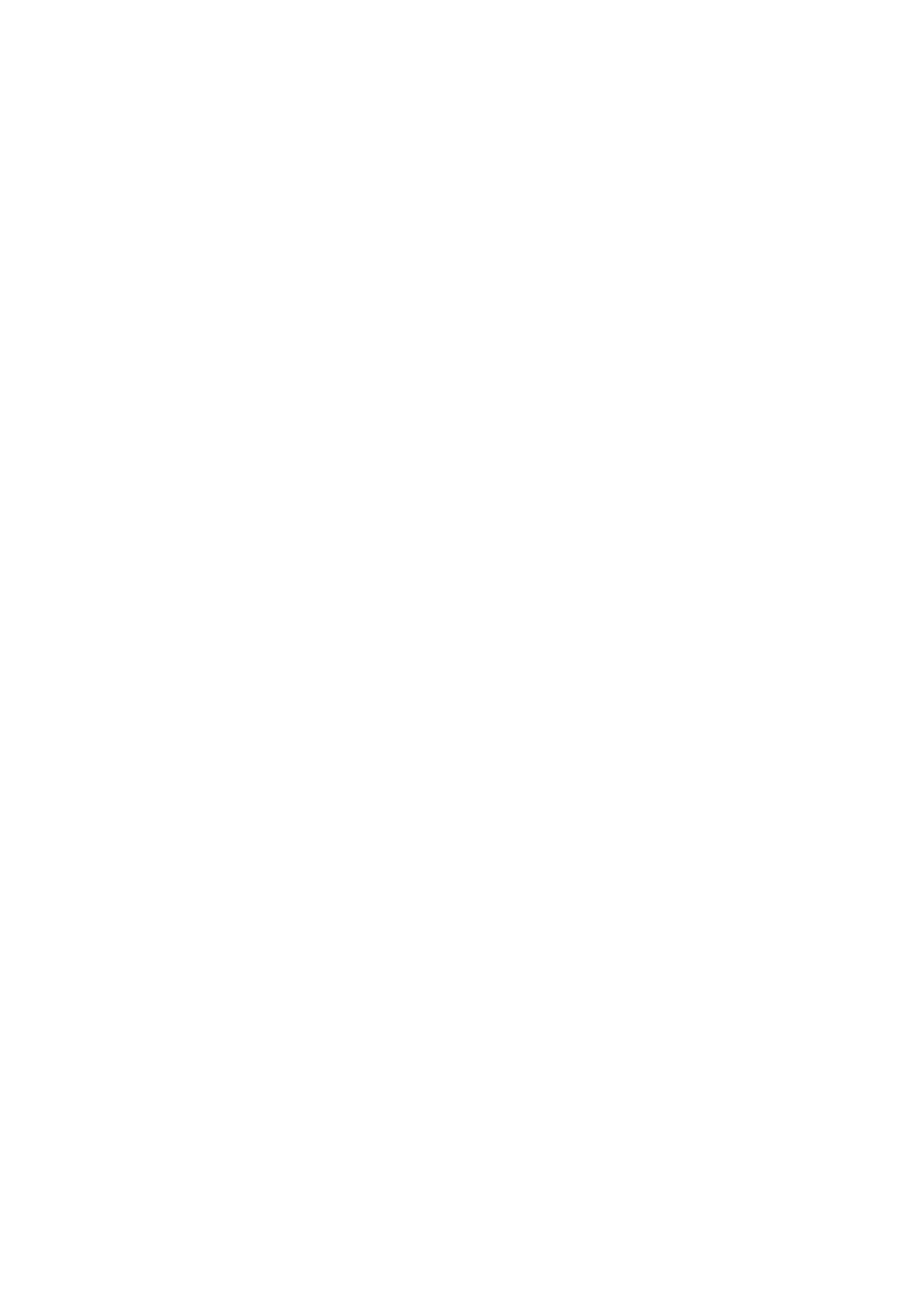If the integrity of the accreditation has been significantly compromised, the incident may provide grounds for the suspension or cancellation of the accreditation.

### **8.3 Suspension and Cancellation**

DPIRD may suspend or cancel an accreditation when an accredited business is found, for example, to have:

- $\circ$  obtained accreditation through the provision of false or misleading information;
- o not paid fees owing to the DPIRD;
- $\circ$  contravened an accreditation requirement that compromises the integrity of the arrangement; and/or
- o not rectified a non-conformance.

Any action taken by DPIRD to suspend or cancel an accreditation **must** be provided in writing to the business. This will also provide guidance on the lodgement of a written appeal requesting that the decision be reviewed.

#### 9. ATTACHMENTS

| Attachment 1 | Plant Health Interstate Assurance Certificate (completed example) |
|--------------|-------------------------------------------------------------------|
| Attachment 2 | Fumigation Dosage Chart (blank)                                   |
| Attachment 3 | Fumigation Treatment Record (blank)                               |
| Attachment 4 | Chamber Test Certificate (blank).                                 |
| Attachment 5 | Thermometer Calibration Record (blank)                            |
| Attachment 6 | Register of Authorised Inspection Persons (blank)                 |
| Attachment 7 | Pre-treatment Fruit Fly Inspection Record (blank)                 |
| Attachment 8 | Weighing Equipment Calibration Record (blank)                     |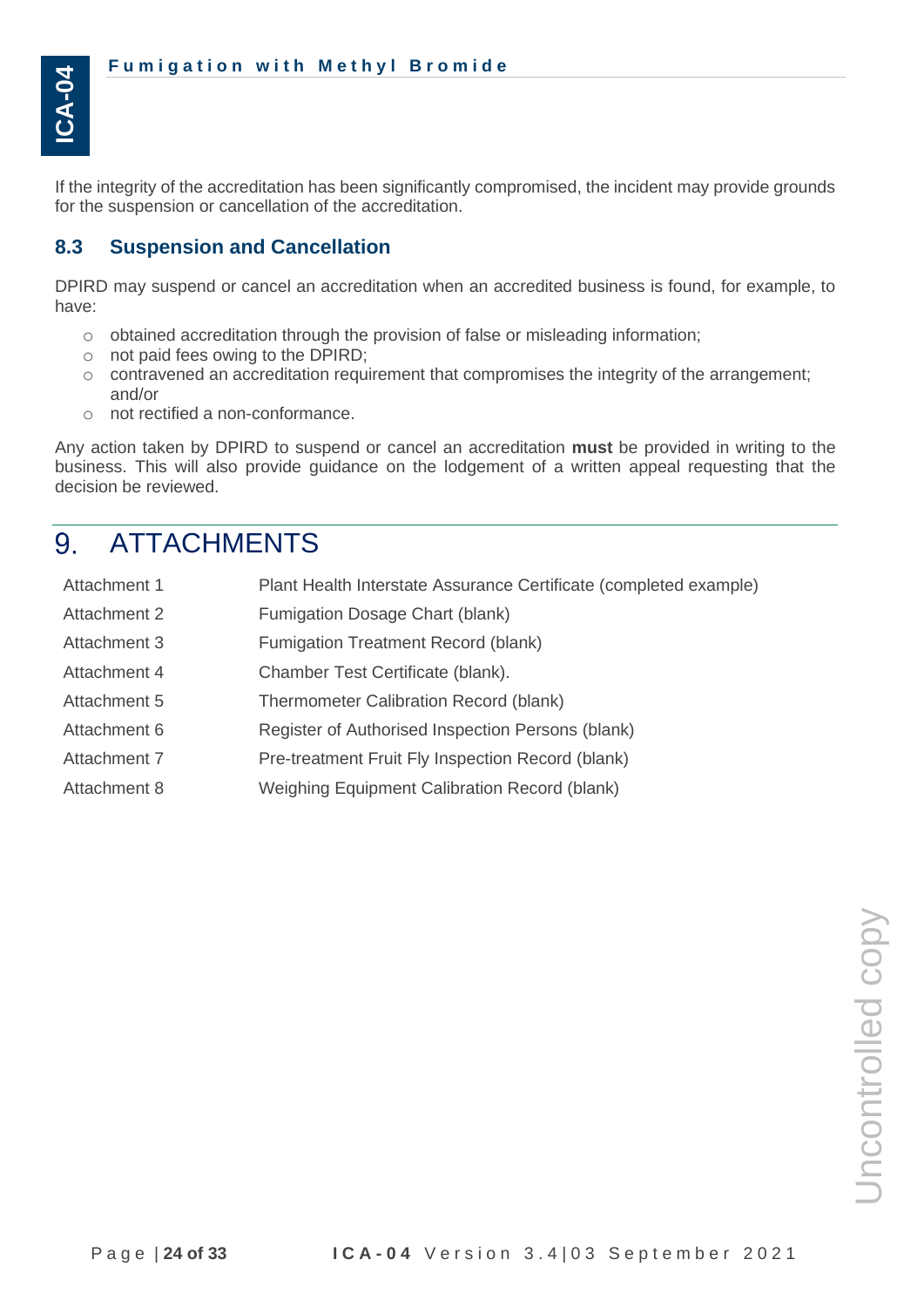|                                                  | Department of                                                                      | Primary Industries and      |                                                                                               | <b>Certificate Number:</b>                                                                                                                                                        |                                           |                        |                                               | XXXXX                                         |  |  |
|--------------------------------------------------|------------------------------------------------------------------------------------|-----------------------------|-----------------------------------------------------------------------------------------------|-----------------------------------------------------------------------------------------------------------------------------------------------------------------------------------|-------------------------------------------|------------------------|-----------------------------------------------|-----------------------------------------------|--|--|
|                                                  |                                                                                    | <b>Regional Development</b> |                                                                                               |                                                                                                                                                                                   |                                           |                        |                                               | Business Specific Information*                |  |  |
| <b>GOVERNMENT OF</b><br><b>WESTERN AUSTRALIA</b> |                                                                                    |                             |                                                                                               |                                                                                                                                                                                   |                                           |                        |                                               | Dispatch Date: / / / Ref No:                  |  |  |
|                                                  | ORIGINAL (Yellow) - Consignment Copy                                               |                             |                                                                                               |                                                                                                                                                                                   |                                           |                        |                                               | Arrival Date: / / / PO No:                    |  |  |
|                                                  | DUPLICATE (Blue) - Quarantine WA Copy<br>TRIPLICATE (White) - Business (Book) Copy |                             |                                                                                               | * These items display business specific information entered at<br>the discretion of the consignor. They do not represent any part<br>of the certifying conditions of the produce. |                                           |                        |                                               |                                               |  |  |
|                                                  |                                                                                    |                             | <b>Plant Health Assurance Certificate</b>                                                     |                                                                                                                                                                                   |                                           |                        |                                               |                                               |  |  |
|                                                  |                                                                                    |                             | Biosecurity and Agriculture Management (Quality Assurance and Accreditation) Regulations 2013 |                                                                                                                                                                                   |                                           |                        |                                               |                                               |  |  |
|                                                  |                                                                                    |                             | All accreditation details must be completed. Please print clearly and initial any alterations |                                                                                                                                                                                   |                                           |                        |                                               |                                               |  |  |
|                                                  | <b>Consignment Details</b>                                                         |                             |                                                                                               |                                                                                                                                                                                   | <b>Certification Details</b>              |                        |                                               |                                               |  |  |
| Consignor                                        | Name <b>ABC Pty Ltd</b>                                                            |                             |                                                                                               | IP Number                                                                                                                                                                         |                                           | <b>Facility Number</b> |                                               | Procedure                                     |  |  |
|                                                  |                                                                                    |                             |                                                                                               | w 9999                                                                                                                                                                            | 01                                        |                        |                                               | ICA-04                                        |  |  |
|                                                  | Address <b>BloCk Road</b>                                                          |                             |                                                                                               |                                                                                                                                                                                   |                                           |                        |                                               | Accredited Business That Prepared The Produce |  |  |
|                                                  | Perth WA 6000                                                                      |                             |                                                                                               | Name                                                                                                                                                                              | <b>Mr Fumie</b>                           |                        |                                               |                                               |  |  |
| Consignee                                        |                                                                                    |                             |                                                                                               | Address <b>Fulme Lane</b>                                                                                                                                                         |                                           |                        |                                               |                                               |  |  |
|                                                  | Name Fresh Agents                                                                  |                             |                                                                                               | Perth WA 6000                                                                                                                                                                     |                                           |                        |                                               |                                               |  |  |
|                                                  | Address Somewhere Road                                                             |                             |                                                                                               | <b>Grower or Packer</b>                                                                                                                                                           |                                           |                        |                                               |                                               |  |  |
|                                                  | Somewhere VIC                                                                      |                             |                                                                                               |                                                                                                                                                                                   | Name <b>ABC Pty Ltd</b>                   |                        |                                               |                                               |  |  |
|                                                  |                                                                                    |                             |                                                                                               |                                                                                                                                                                                   | Address <b>BloCk Road</b>                 |                        |                                               |                                               |  |  |
| <b>Re-consigned To</b>                           | (Splitting consignments or re-consigning whole consignments).                      |                             |                                                                                               | Perth WA 6000                                                                                                                                                                     |                                           |                        |                                               |                                               |  |  |
| Name                                             |                                                                                    |                             |                                                                                               |                                                                                                                                                                                   | <b>Other Facilities Supplying Produce</b> |                        |                                               |                                               |  |  |
| Address                                          |                                                                                    |                             |                                                                                               |                                                                                                                                                                                   |                                           |                        |                                               |                                               |  |  |
|                                                  |                                                                                    |                             |                                                                                               |                                                                                                                                                                                   |                                           |                        |                                               |                                               |  |  |
| <b>Number</b><br>σf<br><b>Packages</b>           | <b>Type of</b><br>Packages (e.g.<br>trays, cartons)                                | Type of<br>Produce          | <b>Brand Name or identifying marks</b><br>(As marked on packages)                             | Date Code<br>(As marked on<br>packages)                                                                                                                                           |                                           |                        | <b>Authorisation for Split</b><br>Consignment |                                               |  |  |
| 144                                              | Cartons                                                                            | Cut nowers                  | <b>ABC Produce</b>                                                                            |                                                                                                                                                                                   | 230321                                    |                        |                                               |                                               |  |  |

**Additional Certification / Codes** 

#### **Declaration**

**Treatment Details** 

Treatment

**Funigation** 

I, an authorised Signatory of the accredited business that prepared the plants or plant produce described above, hereby declare that the plants or<br>plant produce have been prepared in the business's approved facilities in a

**Treatment Date** 

23/3/21

| Authorised Signatory's Name presse Prints | Signature | <b>Date</b> |
|-------------------------------------------|-----------|-------------|
| <b>Joe Bloggs</b>                         |           | 23/03/2021  |

**Chemical (Active Ingredient)** 

Methyl Bromide 100%

Affix Authorisation Stamp to Split / Re-consignee here

**Concentration / Duration and Temperature** 

32g/m<sup>3</sup> FOr 2 hOUr @ 24°C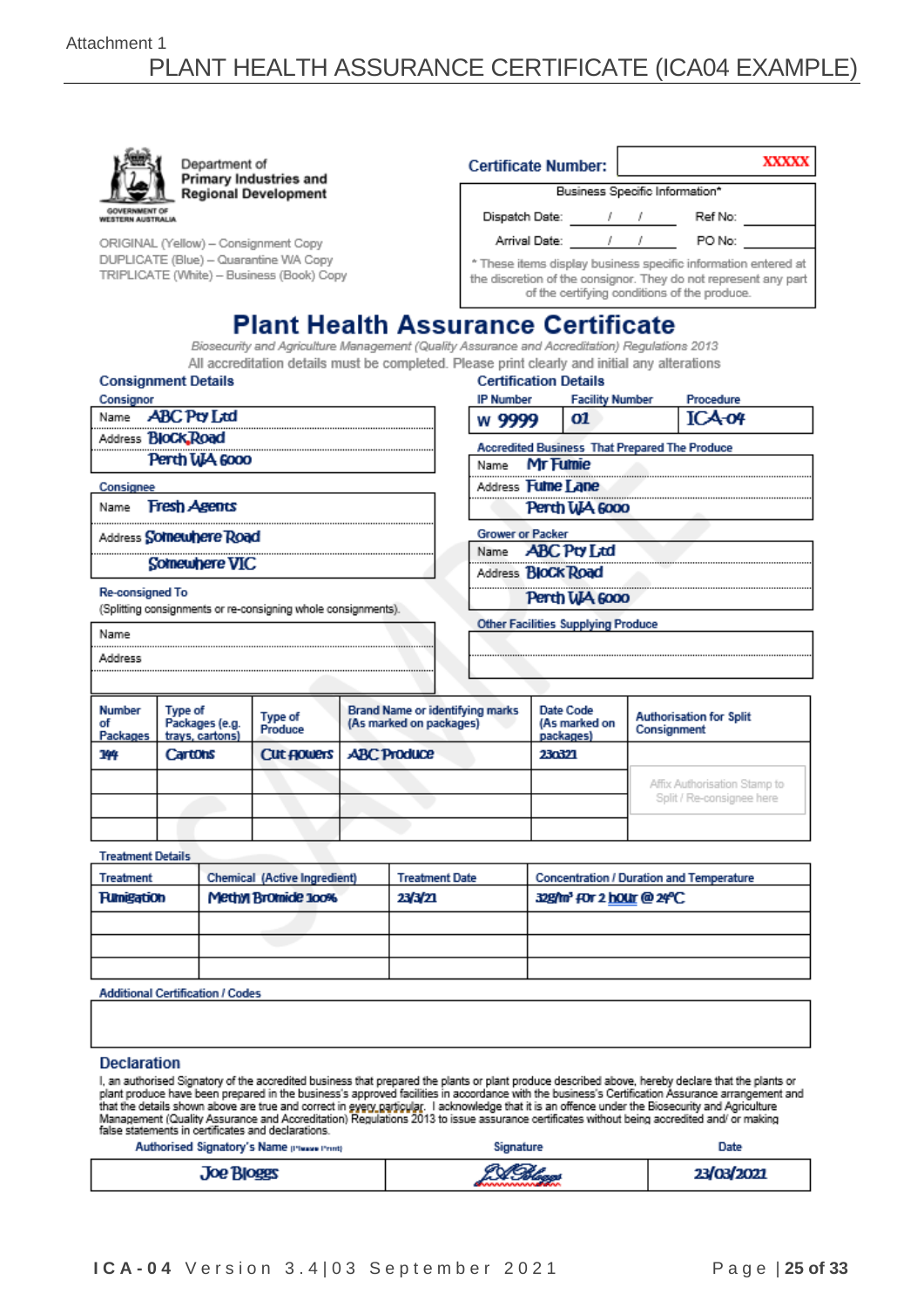| IP Number: W |  |
|--------------|--|
|              |  |
|              |  |

# **DOSAGE CHART**

| <b>CONCENTRATION</b><br>(g/m3) | <b>CALCULATED QUANTITY OF</b><br><b>METHYL BROMIDE (g)</b><br>(required to achieve indicated concentration) |
|--------------------------------|-------------------------------------------------------------------------------------------------------------|
| 32                             |                                                                                                             |
| 40                             |                                                                                                             |
| 48                             |                                                                                                             |
| 56                             |                                                                                                             |

**This chart is to be located in close proximity to each Fumigation Chamber**

Prepared by: ……………………………………….……………….. (Fumigators Name).

Signature: …………………………………………………………. Date: …………………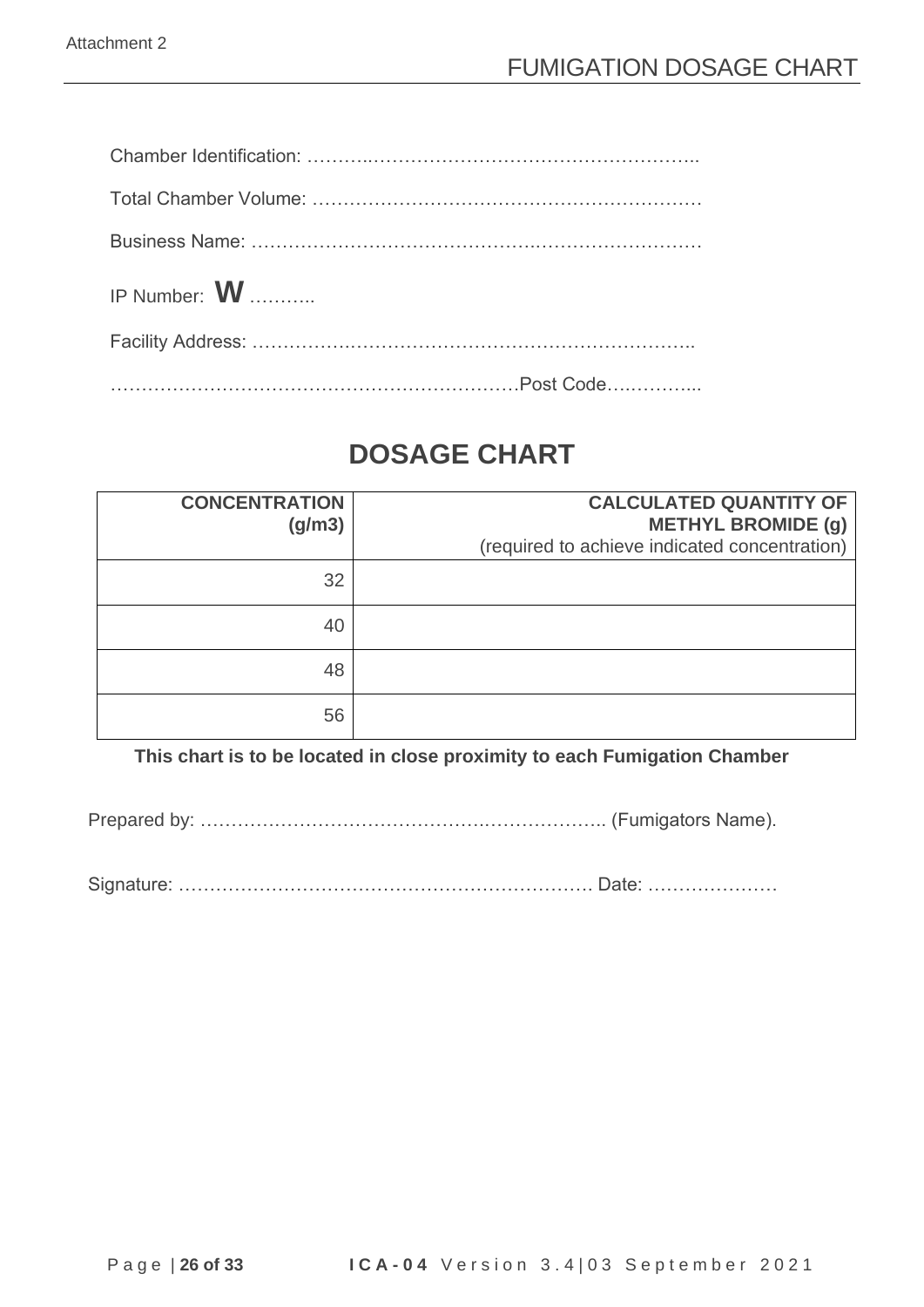## FUMIGATION TREATMENT RECORD

| <b>Fumigation Details</b>                                                                                                                                                                         |  |                |                          |   |         |                            |             |             |                         |  |  |                            |  |                            |                           |   |                |                               |                |
|---------------------------------------------------------------------------------------------------------------------------------------------------------------------------------------------------|--|----------------|--------------------------|---|---------|----------------------------|-------------|-------------|-------------------------|--|--|----------------------------|--|----------------------------|---------------------------|---|----------------|-------------------------------|----------------|
| Owner of Fumigation Facility                                                                                                                                                                      |  |                |                          |   |         |                            |             |             |                         |  |  |                            |  | Interstate Produce Number: |                           | W |                |                               |                |
| Date of Fumigation                                                                                                                                                                                |  |                |                          |   |         |                            | Chamber ID: |             |                         |  |  |                            |  | Chamber Volume:            |                           |   |                |                               | m <sup>3</sup> |
| Fumigator's Name                                                                                                                                                                                  |  |                |                          |   |         |                            |             |             | <b>WADH Licence No:</b> |  |  |                            |  |                            |                           |   |                |                               |                |
| <b>Ambient Temp</b>                                                                                                                                                                               |  |                | $\mathrm{^{0}C}$         |   |         | Maximum Temperature        |             | $\rm ^{0}C$ | Minimum Temperature     |  |  | $\mathrm{^o}\mathrm{C}$    |  | Fumigation Rate:           |                           |   | $g/m^3$        |                               | hrs            |
| <b>Time Vaporisation Complete</b>                                                                                                                                                                 |  |                |                          | ÷ |         |                            |             |             | Time of Venting         |  |  | ÷                          |  | Amount of Fumigant Used:   |                           |   |                |                               | g              |
|                                                                                                                                                                                                   |  |                |                          |   |         |                            |             |             | # and type of           |  |  |                            |  | Total volume               | Chamber                   |   |                | Produce temp<br>Readings (°C) |                |
| Grower / Packer Name                                                                                                                                                                              |  |                |                          |   |         |                            |             |             | packages                |  |  | Product Type (e.g. Banana) |  | of load (m3)               | Loading<br>(% of produce) |   | $\overline{1}$ | $\overline{2}$                | 3              |
|                                                                                                                                                                                                   |  |                |                          |   |         |                            |             |             |                         |  |  |                            |  |                            |                           |   |                |                               |                |
|                                                                                                                                                                                                   |  |                |                          |   |         |                            |             |             |                         |  |  |                            |  |                            |                           |   |                |                               |                |
|                                                                                                                                                                                                   |  |                |                          |   |         |                            |             |             |                         |  |  |                            |  |                            |                           |   |                |                               |                |
|                                                                                                                                                                                                   |  |                |                          |   |         |                            |             |             |                         |  |  |                            |  |                            |                           |   |                |                               |                |
|                                                                                                                                                                                                   |  |                |                          |   |         |                            |             |             |                         |  |  |                            |  |                            |                           |   |                |                               |                |
|                                                                                                                                                                                                   |  |                |                          |   |         |                            |             |             |                         |  |  |                            |  |                            |                           |   |                |                               |                |
|                                                                                                                                                                                                   |  |                |                          |   |         |                            |             |             |                         |  |  |                            |  |                            |                           |   |                |                               |                |
|                                                                                                                                                                                                   |  |                |                          |   |         |                            |             |             |                         |  |  |                            |  |                            |                           |   |                |                               |                |
|                                                                                                                                                                                                   |  |                |                          |   |         |                            |             |             |                         |  |  |                            |  |                            |                           |   |                |                               |                |
|                                                                                                                                                                                                   |  |                |                          |   |         |                            |             |             |                         |  |  |                            |  |                            |                           |   |                |                               |                |
|                                                                                                                                                                                                   |  |                |                          |   |         |                            |             |             |                         |  |  |                            |  |                            |                           |   |                |                               |                |
| <b>Concentration Readings</b>                                                                                                                                                                     |  |                |                          |   |         |                            |             |             | <b>Result</b>           |  |  |                            |  |                            |                           |   |                |                               |                |
|                                                                                                                                                                                                   |  |                | Reading g/m <sup>3</sup> |   | Equilib |                            | $\%$        |             |                         |  |  | Comments                   |  |                            |                           |   |                |                               |                |
| Time of reading                                                                                                                                                                                   |  | $\overline{1}$ | $\overline{2}$           | 3 | $\%$    |                            | Original    |             | Pass $\Box$             |  |  |                            |  |                            |                           |   |                |                               |                |
| <b>Start</b><br>÷                                                                                                                                                                                 |  |                |                          |   |         |                            |             |             |                         |  |  |                            |  |                            |                           |   |                |                               |                |
| End 2hrs after Start<br>÷                                                                                                                                                                         |  |                |                          |   |         |                            |             |             | <b>Fail</b>             |  |  |                            |  |                            |                           |   |                |                               |                |
| Equilibrium $% =$<br>% Original dosage =<br>$\frac {Higher Reading - {\it Lower Reading}} { {\it Lowest Reading} } \times 100$<br>$\frac{Original \, Dosage}{100} \times {\it Lowest \, Reading}$ |  |                |                          |   |         | <b>Fumigator Signature</b> |             |             |                         |  |  |                            |  |                            |                           |   |                |                               |                |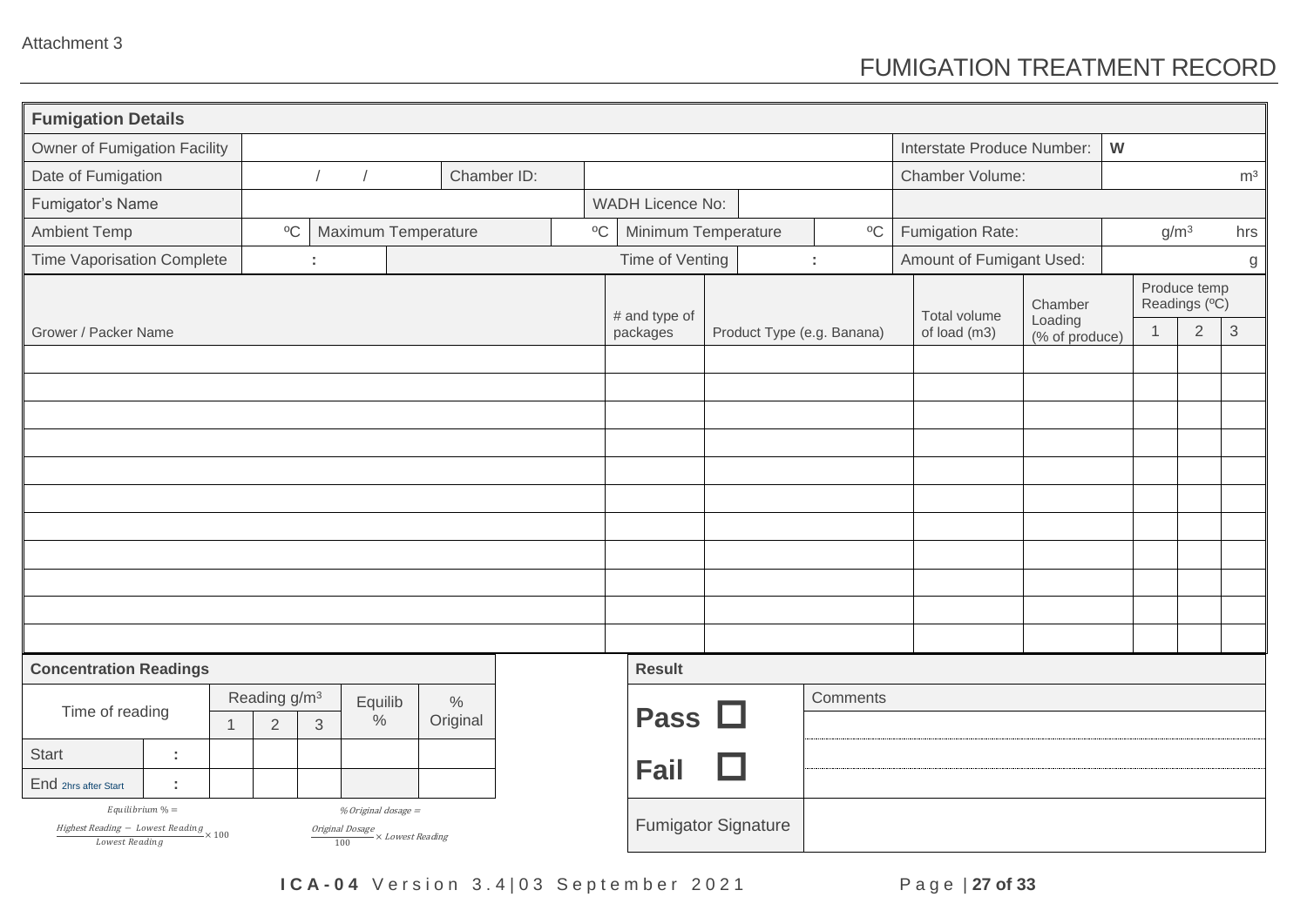## CHAMBER TEST CERTIFICATE

|                                          | <b>Operator of Fumigation Chamber</b>                                                                                                                                                                                   |                         |                                                                  |  |                |                                      |                      |                                           |        |                                                  |           |                 | Interstate Produce No:            | W              |                                  |                |
|------------------------------------------|-------------------------------------------------------------------------------------------------------------------------------------------------------------------------------------------------------------------------|-------------------------|------------------------------------------------------------------|--|----------------|--------------------------------------|----------------------|-------------------------------------------|--------|--------------------------------------------------|-----------|-----------------|-----------------------------------|----------------|----------------------------------|----------------|
| <b>Facility Address:</b>                 |                                                                                                                                                                                                                         |                         |                                                                  |  |                |                                      |                      |                                           |        |                                                  |           |                 | <b>Chamber Identification:</b>    |                |                                  |                |
|                                          |                                                                                                                                                                                                                         |                         |                                                                  |  |                |                                      |                      |                                           |        |                                                  |           | Date of Test:   |                                   |                |                                  |                |
|                                          | <b>Chamber Dimensions (internal):</b>                                                                                                                                                                                   |                         | Length                                                           |  | m              | Width                                |                      | m                                         | Height |                                                  | m         |                 | <b>Chamber Volume:</b>            | m <sup>3</sup> |                                  |                |
|                                          | <b>Fumigator's Printed Name:</b>                                                                                                                                                                                        |                         |                                                                  |  |                |                                      |                      |                                           |        |                                                  |           |                 | <b>External Ducting</b>           |                |                                  | m <sup>3</sup> |
|                                          | Fumigator's WADH Licence No:                                                                                                                                                                                            |                         |                                                                  |  |                |                                      |                      | <b>Expiry Date:</b>                       |        |                                                  |           |                 | <b>Total Chamber Volume:</b>      |                |                                  | m <sup>3</sup> |
| Perform 1 (one) of the following options |                                                                                                                                                                                                                         |                         |                                                                  |  |                |                                      |                      |                                           |        |                                                  |           |                 |                                   |                |                                  |                |
|                                          | <b>Option 1 (Gas Retention Test)</b>                                                                                                                                                                                    |                         |                                                                  |  |                |                                      |                      |                                           |        |                                                  |           |                 |                                   |                |                                  |                |
| Methyl Bromide Dosing                    |                                                                                                                                                                                                                         |                         |                                                                  |  |                | <b>Methyl Bromide Concentrations</b> |                      |                                           |        |                                                  |           |                 |                                   |                |                                  |                |
| Test<br>Number                           | Fumigation<br>Rate                                                                                                                                                                                                      | Quantity of<br>Fumigant | Time<br>Vaporisation                                             |  |                |                                      | (Start Point) (g/m3) | 15-30 minutes after Vaporisation Finished |        | (End of Exposure)<br>2 Hours after 'Start Point' |           |                 | Percentage<br>retained after 2 hr |                | <b>Time Venting</b><br>Commenced |                |
|                                          | (g/m <sup>3</sup> )                                                                                                                                                                                                     | added $(g)$             | Completed                                                        |  | $\overline{1}$ | 2                                    | 3                    | Equilibrium<br>Calculation %              |        | (g/m3)                                           |           | exposure period |                                   |                |                                  |                |
|                                          |                                                                                                                                                                                                                         |                         |                                                                  |  |                |                                      |                      |                                           |        |                                                  |           |                 |                                   |                |                                  |                |
|                                          |                                                                                                                                                                                                                         |                         |                                                                  |  |                |                                      |                      |                                           |        |                                                  |           |                 |                                   |                |                                  |                |
|                                          |                                                                                                                                                                                                                         |                         |                                                                  |  |                |                                      |                      |                                           |        |                                                  |           |                 |                                   |                |                                  |                |
|                                          | <b>Option 2 (Pressure Decay Test)</b>                                                                                                                                                                                   |                         |                                                                  |  |                |                                      |                      |                                           |        |                                                  |           |                 |                                   |                |                                  |                |
| Test<br>Number                           | Pressurised to<br>250 Pa                                                                                                                                                                                                |                         | Time (seconds) for<br>pressure to decay from<br>200 Pa to 100 Pa |  |                |                                      |                      |                                           |        |                                                  |           |                 |                                   |                |                                  |                |
|                                          | $\Box$                                                                                                                                                                                                                  |                         |                                                                  |  |                |                                      |                      |                                           |        | <b>Comments</b>                                  |           |                 |                                   |                |                                  |                |
|                                          | $\overline{\phantom{a}}$                                                                                                                                                                                                |                         |                                                                  |  |                |                                      |                      |                                           |        |                                                  |           |                 |                                   |                |                                  |                |
|                                          | $\Box$                                                                                                                                                                                                                  |                         |                                                                  |  |                |                                      |                      |                                           |        |                                                  |           |                 |                                   |                |                                  |                |
|                                          | The fumigation chamber described above has been tested in accordance with requirements of Department of                                                                                                                 |                         |                                                                  |  |                |                                      |                      |                                           |        |                                                  | Name      | Fumigator's     |                                   |                |                                  |                |
|                                          | Primary Industries and Regional Development, Western Australia Operational Procedure 'Treatment of Potential<br>Carriers (Fumigation with Methyl Bromide) (QF-T2)' using one of the above options and has been shown to |                         |                                                                  |  |                |                                      |                      |                                           |        |                                                  | Signature |                 |                                   |                |                                  |                |
|                                          | achieve at least 60% retention of methyl bromide after 2 hour exposure period.                                                                                                                                          |                         |                                                                  |  |                |                                      |                      |                                           |        | Date                                             |           |                 |                                   |                |                                  |                |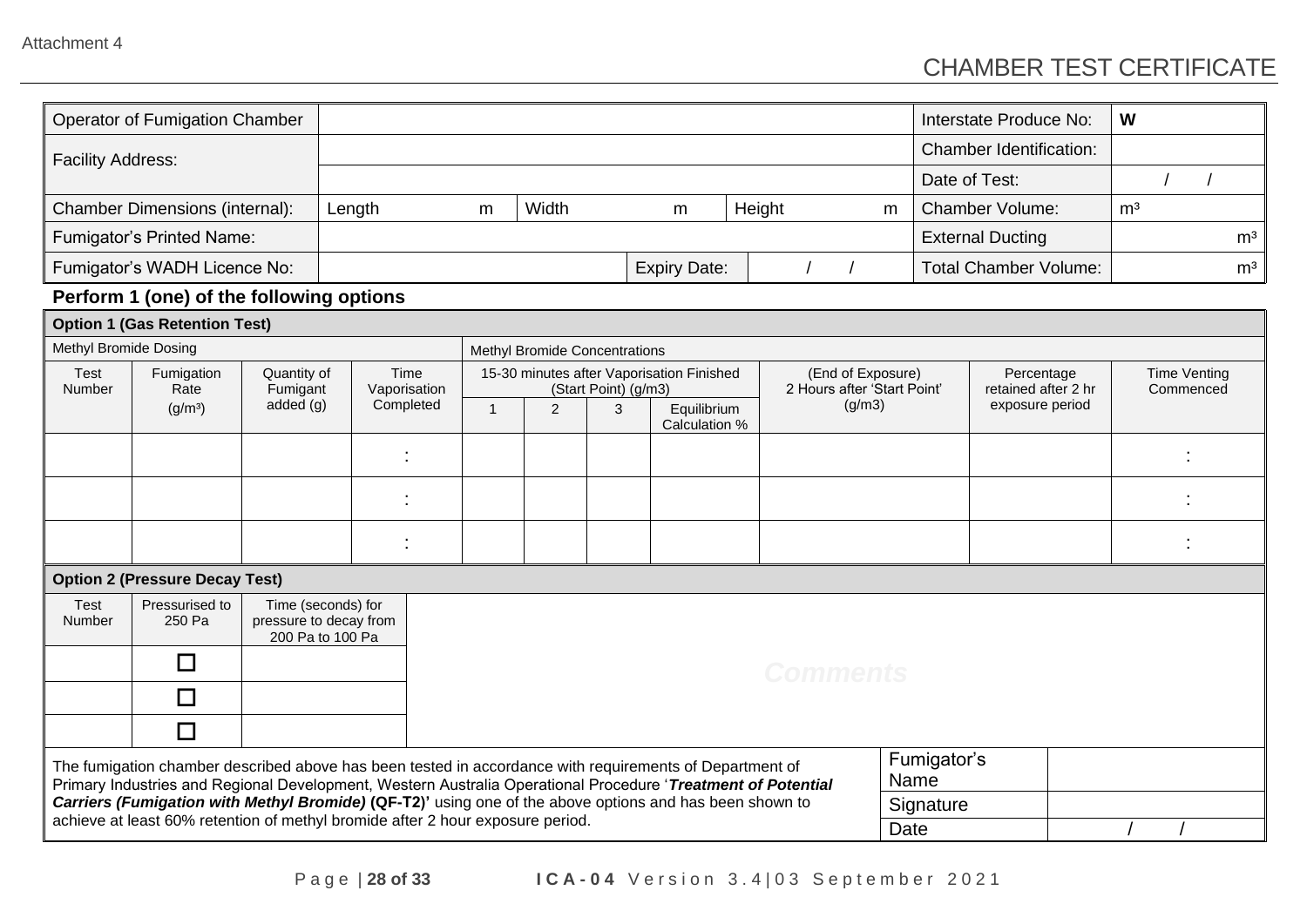## THERMOMETER CALIBRATION

| <b>Name of Fumigation</b><br>Company or<br><b>Fumigator's Business Name</b> | Date                      | Thermometer<br>Number | <b>Temperature Reading</b> | Variation of<br><b>Temperature from</b><br>Ice Point - 0°c | Name of<br><b>Testing Officer</b><br>(please print) | <b>Signature of</b><br><b>Testing Officer</b> |
|-----------------------------------------------------------------------------|---------------------------|-----------------------|----------------------------|------------------------------------------------------------|-----------------------------------------------------|-----------------------------------------------|
|                                                                             | $\dots/$ $\dots/$ $\dots$ |                       |                            |                                                            |                                                     |                                               |
|                                                                             | $\dots/$ $\dots/$ $\dots$ |                       |                            |                                                            |                                                     |                                               |
|                                                                             | $\dots/$ $\dots/$ $\dots$ |                       |                            |                                                            |                                                     |                                               |
|                                                                             | $\dots/$ $\dots/$ $\dots$ |                       |                            |                                                            |                                                     |                                               |
|                                                                             | $\dots/$ $\dots/$ $\dots$ |                       |                            |                                                            |                                                     |                                               |
|                                                                             | $\dots/$ $\dots/$ $\dots$ |                       |                            |                                                            |                                                     |                                               |
|                                                                             | $\dots/$ $\dots/$ $\dots$ |                       |                            |                                                            |                                                     |                                               |
|                                                                             | $\dots/$ $\dots/$ $\dots$ |                       |                            |                                                            |                                                     |                                               |
|                                                                             | $\dots/$ $\dots/$ $\dots$ |                       |                            |                                                            |                                                     |                                               |
|                                                                             | $\dots/$ $\dots/$ $\dots$ |                       |                            |                                                            |                                                     |                                               |
|                                                                             | $\dots/$ $\dots/$ $\dots$ |                       |                            |                                                            |                                                     |                                               |
|                                                                             | $\dots/$ $\dots/$ $\dots$ |                       |                            |                                                            |                                                     |                                               |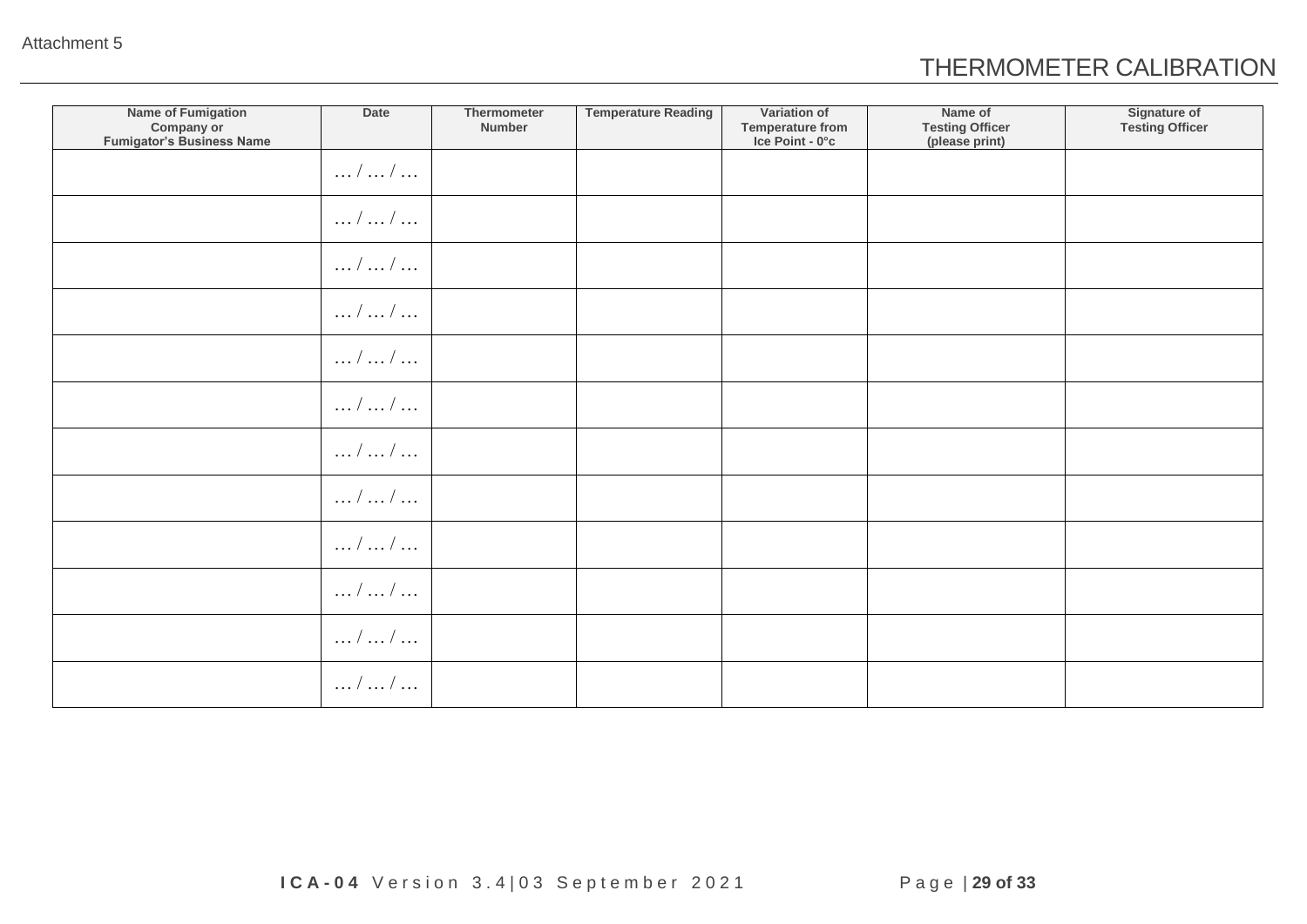### Attachment 6 REGISTER OF AUTHORISED INSPECTION PERSONS (ICA04)

| <b>Accredited Business Name</b> |                                   |           | IP Number | <b>W</b>                                         |           |  |
|---------------------------------|-----------------------------------|-----------|-----------|--------------------------------------------------|-----------|--|
| Date of Training                | <b>Approved Inspection Person</b> |           |           | <b>Authorisation by Certification Controller</b> |           |  |
|                                 | <b>Printed Name</b>               | Signature |           | <b>Printed Name</b>                              | Signature |  |
|                                 |                                   |           |           |                                                  |           |  |
|                                 |                                   |           |           |                                                  |           |  |
|                                 |                                   |           |           |                                                  |           |  |
|                                 |                                   |           |           |                                                  |           |  |
|                                 |                                   |           |           |                                                  |           |  |
|                                 |                                   |           |           |                                                  |           |  |
|                                 |                                   |           |           |                                                  |           |  |
|                                 |                                   |           |           |                                                  |           |  |
|                                 |                                   |           |           |                                                  |           |  |
|                                 |                                   |           |           |                                                  |           |  |
|                                 |                                   |           |           |                                                  |           |  |
|                                 |                                   |           |           |                                                  |           |  |
|                                 |                                   |           |           |                                                  |           |  |
|                                 |                                   |           |           |                                                  |           |  |
|                                 |                                   |           |           |                                                  |           |  |
|                                 |                                   |           |           |                                                  |           |  |
|                                 |                                   |           |           |                                                  |           |  |
|                                 |                                   |           |           |                                                  |           |  |
|                                 |                                   |           |           |                                                  |           |  |
|                                 |                                   |           |           |                                                  |           |  |
|                                 |                                   |           |           |                                                  |           |  |
|                                 |                                   |           |           |                                                  |           |  |
|                                 |                                   |           |           |                                                  |           |  |
|                                 |                                   |           |           |                                                  |           |  |
|                                 |                                   |           |           |                                                  |           |  |
|                                 |                                   |           |           |                                                  |           |  |
|                                 |                                   |           |           |                                                  |           |  |
|                                 |                                   |           |           |                                                  |           |  |
|                                 |                                   |           |           |                                                  |           |  |
|                                 |                                   |           |           |                                                  |           |  |
|                                 |                                   |           |           |                                                  |           |  |
|                                 |                                   |           |           |                                                  |           |  |
|                                 |                                   |           |           |                                                  |           |  |
|                                 |                                   |           |           |                                                  |           |  |

**Note:** Place a line through any entry for any person who is no longer Authorised to carry out inspections under the business's Interstate Certification Assurance arrangement.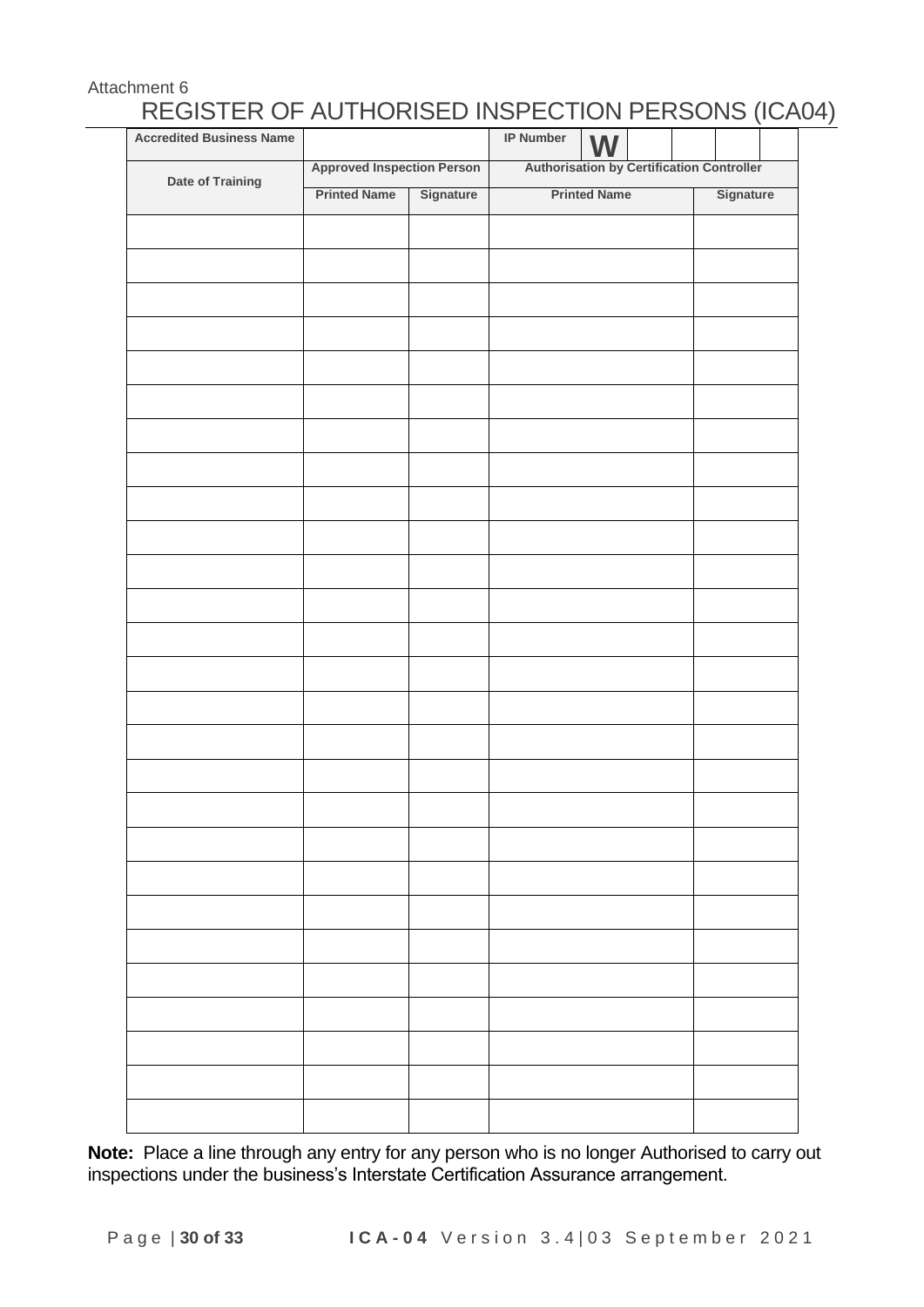### PRE-TREATMENT FRUIT FLY INSPECTION RECORD (ICA66)

To be completed prior to fumigation of High-risk products

|                    |              |                                        | Authorised Inspection Person  |                                        |                 |      |           |
|--------------------|--------------|----------------------------------------|-------------------------------|----------------------------------------|-----------------|------|-----------|
| Inspection<br>date | Produce type | Grower/ Packer for each Inspection lot | Number<br>packages<br>sampled | Inspection<br>results<br>(Pass / Fail) | <b>Comments</b> | Name | Signature |
|                    |              |                                        |                               |                                        |                 |      |           |
|                    |              |                                        |                               |                                        |                 |      |           |
|                    |              |                                        |                               |                                        |                 |      |           |
|                    |              |                                        |                               |                                        |                 |      |           |
|                    |              |                                        |                               |                                        |                 |      |           |
|                    |              |                                        |                               |                                        |                 |      |           |
|                    |              |                                        |                               |                                        |                 |      |           |
|                    |              |                                        |                               |                                        |                 |      |           |
|                    |              |                                        |                               |                                        |                 |      |           |
|                    |              |                                        |                               |                                        |                 |      |           |
|                    |              |                                        |                               |                                        |                 |      |           |
|                    |              |                                        |                               |                                        |                 |      |           |
|                    |              |                                        |                               |                                        |                 |      |           |
|                    |              |                                        |                               |                                        |                 |      |           |
|                    |              |                                        |                               |                                        |                 |      |           |
|                    |              |                                        |                               |                                        |                 |      |           |
|                    |              |                                        |                               |                                        |                 |      |           |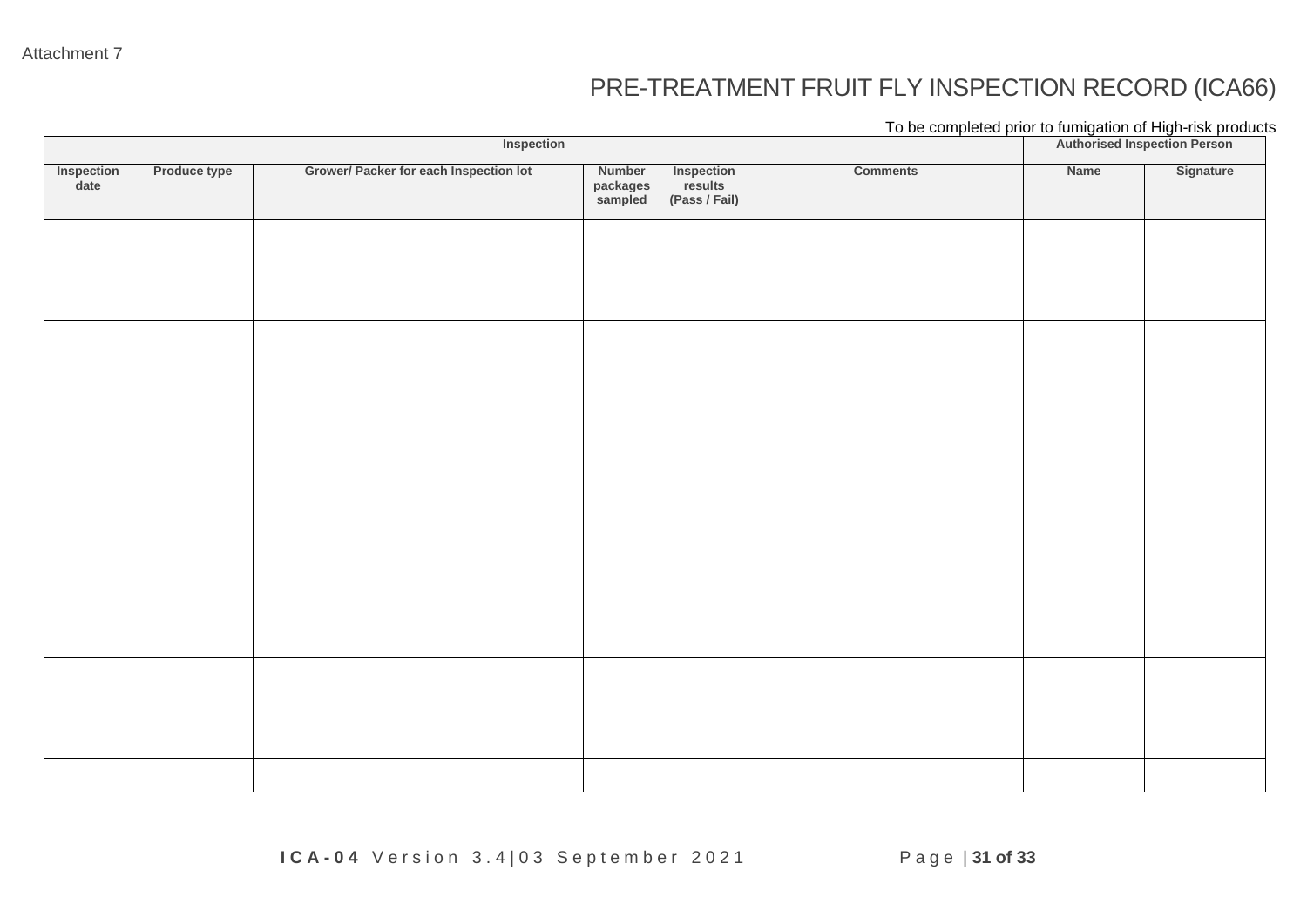### WEIGHING EQUIPMENT CALIBRATION RECORD

| Date of test | Equipment type | <b>Calibration result</b> |        |        | Adjustment | <b>Comments</b> | <b>Testing Person</b> |           |  |  |
|--------------|----------------|---------------------------|--------|--------|------------|-----------------|-----------------------|-----------|--|--|
|              |                | Test 1                    | Test 2 | Test 3 |            |                 | Name                  | Signature |  |  |
|              |                |                           |        |        |            |                 |                       |           |  |  |
|              |                |                           |        |        |            |                 |                       |           |  |  |
|              |                |                           |        |        |            |                 |                       |           |  |  |
|              |                |                           |        |        |            |                 |                       |           |  |  |
|              |                |                           |        |        |            |                 |                       |           |  |  |
|              |                |                           |        |        |            |                 |                       |           |  |  |
|              |                |                           |        |        |            |                 |                       |           |  |  |
|              |                |                           |        |        |            |                 |                       |           |  |  |
|              |                |                           |        |        |            |                 |                       |           |  |  |
|              |                |                           |        |        |            |                 |                       |           |  |  |
|              |                |                           |        |        |            |                 |                       |           |  |  |
|              |                |                           |        |        |            |                 |                       |           |  |  |
|              |                |                           |        |        |            |                 |                       |           |  |  |
|              |                |                           |        |        |            |                 |                       |           |  |  |
|              |                |                           |        |        |            |                 |                       |           |  |  |
|              |                |                           |        |        |            |                 |                       |           |  |  |
|              |                |                           |        |        |            |                 |                       |           |  |  |
|              |                |                           |        |        |            |                 |                       |           |  |  |
|              |                |                           |        |        |            |                 |                       |           |  |  |